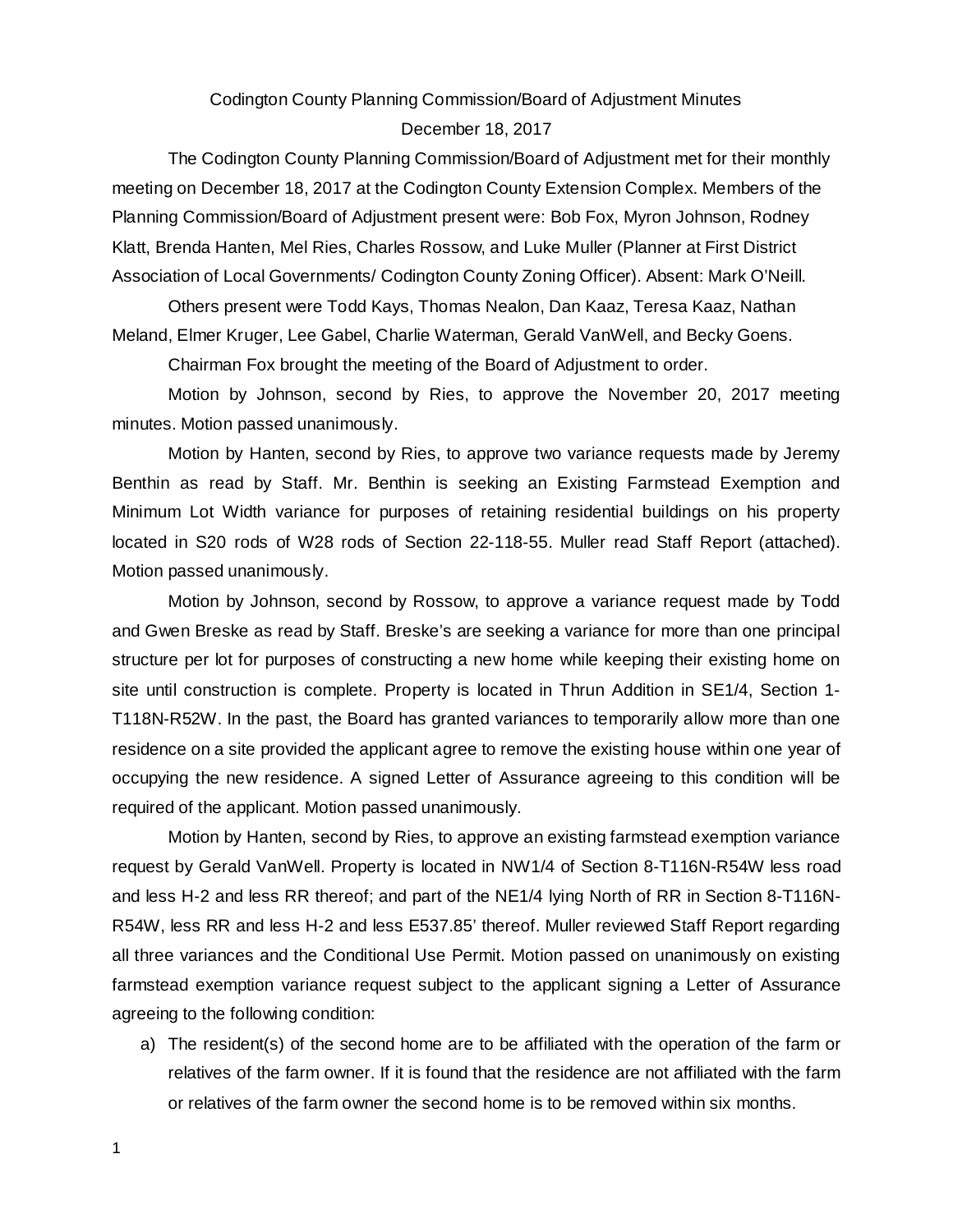Motion by Hanten, second by Ries, to approve the variance request by Gerald VanWell for Maximum Age Requirement on Type B Manufactured Home. Property is located in NW1/4 of Section 8-T116N-R54W less road and less H-2 and less RR thereof; and part of the NE1/4 lying North of RR in Section 8-T116N-R54W, less RR and less H-2 and less E537.85' thereof. VanWell objected to the ordinance age requirement although adjoining and adjacent landowners did sign the Move-in form accordingly. Motion passed unanimously on Maximum Age Requirement variance.

Motion by Johnson, second by Klatt, to approve the Front Yard Setback variance request by Gerald VanWell. Property is located in NW1/4 of Section 8-T116N-R54W less road and less H-2 and less RR thereof; and part of the NE1/4 lying North of RR in Section 8-T116N-R54W, less RR and less H-2 and less E537.85' thereof. VanWell objected to the variance requirement as there had been mobile homes located at this site many years earlier. Motion passed unanimously.

Motion by Hanten, second by Ries, to approve the Conditional Use Permit request by Gerald VanWell for a single family dwelling to be located less than  $\frac{1}{2}$  mile from an existing Concentrated Animal Feeding Operation (CAFO). Property is located in NW1/4 of Section 8- T116N-R54W less road and less H-2 and less RR thereof; and part of the NE1/4 lying North of RR in Section 8-T116N-R54W, less RR and less H-2 and less E537.85' thereof. VanWell objected to the requirement of this Conditional Use Permit requirement. Chairman Fox read the Findings of Fact. There were no objections. Motion passed unanimously subject to the applicant signed an acknowledgment that the existing CAFO was on the neighbor's property.

Motion by Johnson, second by Klatt, to adjourn the Board of Adjustment meeting. Motion passed unanimously.

Chairman Fox brought the meeting of the Planning Commission to order.

Jim Czech's plat request has been withdrawn by the applicant.

Todd Kays, Director of First District of Local Governments, gave a presentation on the results of the Producer's Survey. This presentation is attached to the paper copy of the minutes located in the Planning and Zoning Office as well as listed on the county's website at https://www.codington.org/ordinance-review-information-page/. Following the presentation, Chairman Fox indicated that when a CAFO application is presented by an area farmer, there is little or no opposition. However, when a CAFO application is made by a producer out of state, the room is at least half full of opposition. Fox confirmed that the Producer Survey and the results are based upon what area producers intend to do in the future and does not address any future out of state/area CAFO applications as that is unknown. There were only six people in attendance for this presentation by First District.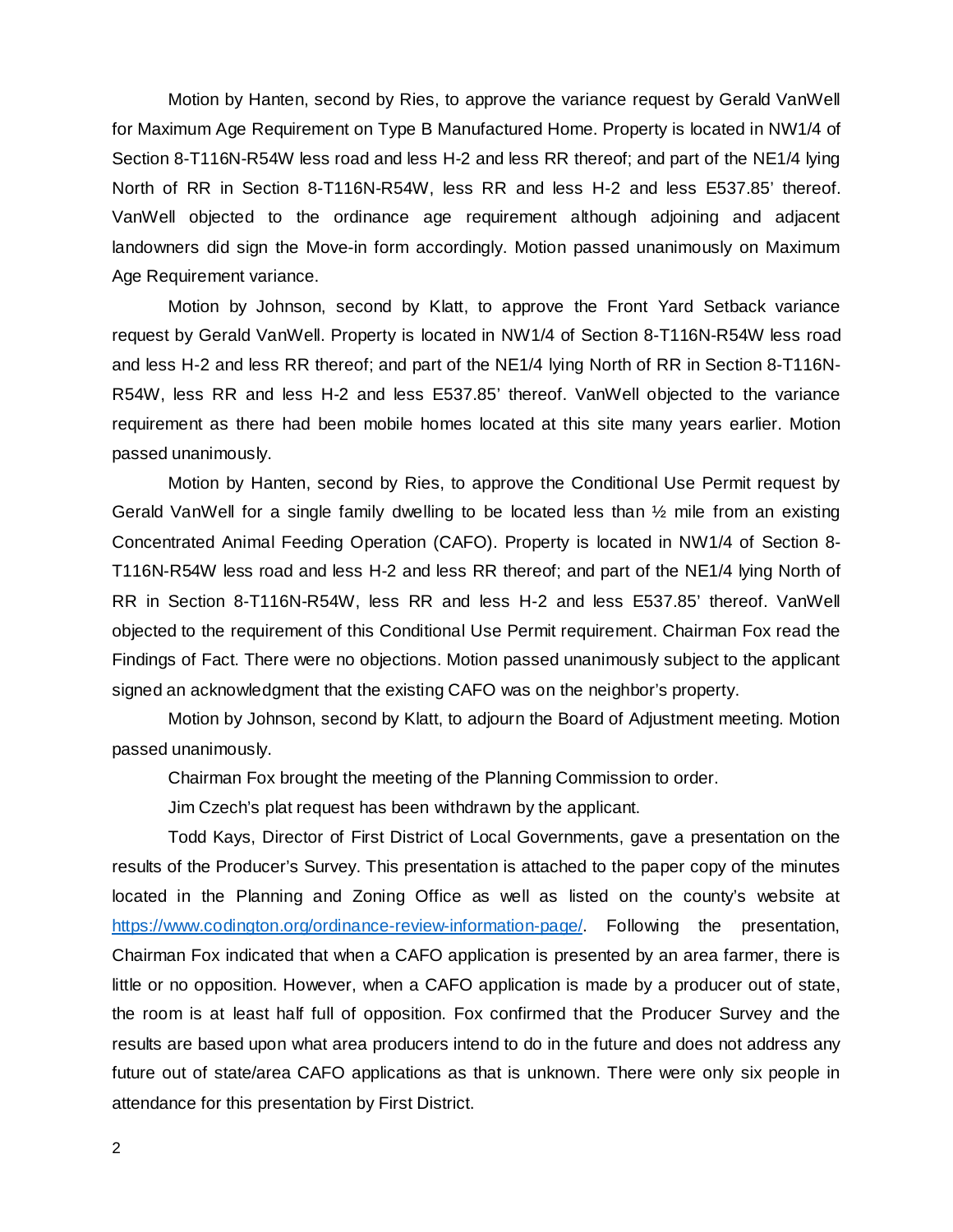Motion to adjourn made by Johnson, second by Rossow. Respectfully Submitted,

Becky Goens, Secretary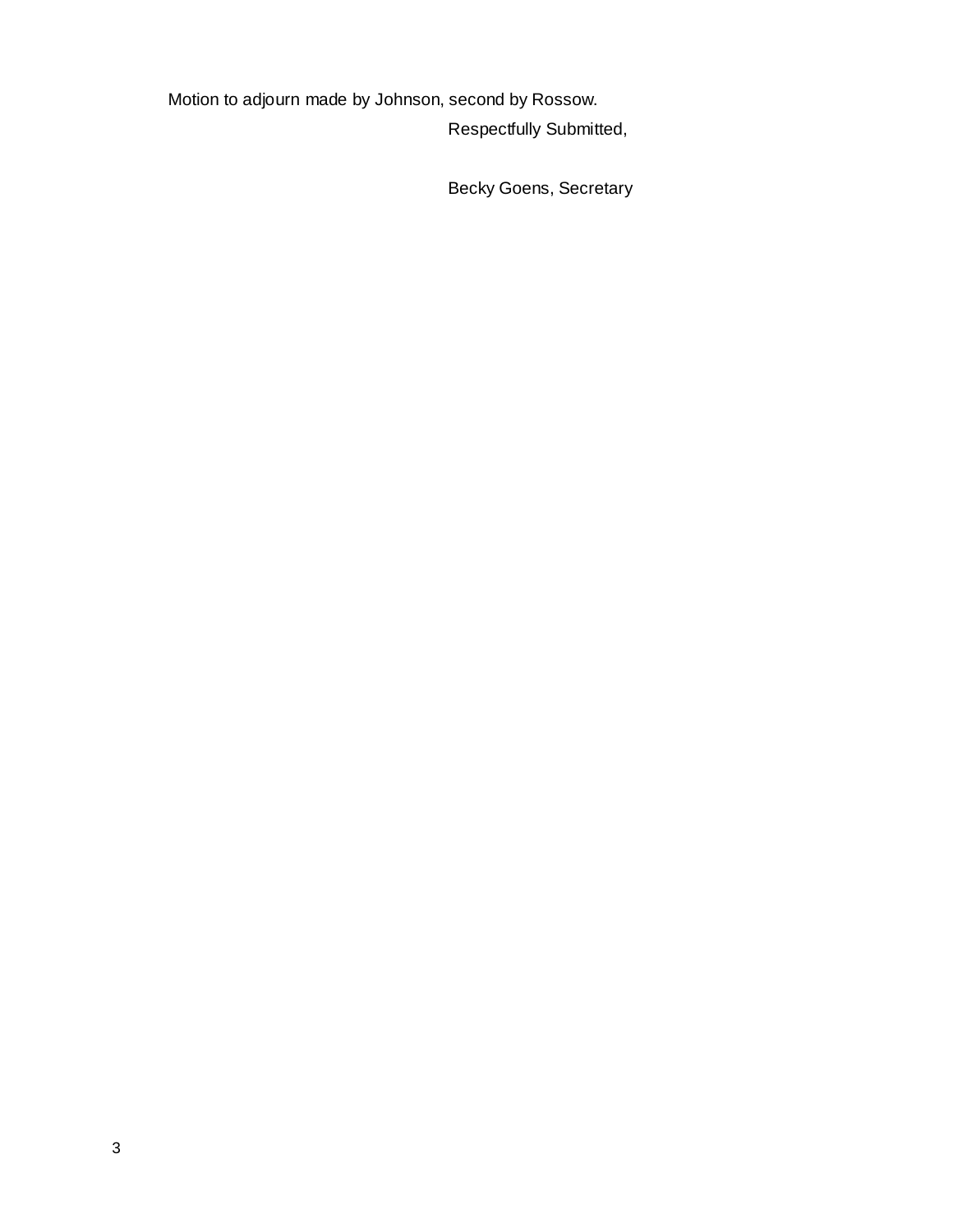#### **DECEMBER 2017 CODINGTON COUNTY PLANNING COMMISSION/BOARD OF ADJUSTMENT STAFF REPORT**

### **MONDAY – DECEMBER 18, 2017 – 9:00 a.m.**

# **CODINGTON COUNTY BOARD OF ADJUSTMENT**

#### **ITEM #1 (2) VARIANCES**

#### **Applicant/Owner: Jeremy Benthin**

Property Description: South 20 Rods of the West 28 Rods of SE1/4 of Section 22-T118N-R55W, Codington County, South Dakota. (Phipps Township)

#### **Action Items – Variances – Minimum lot size/Existing farmstead exemption (3.04.03.7.b), minimum lot width (3.04.03.2).**

#### **Zoning Designation: Agricultural**

**Request:** The applicant seeks variances from the minimum lot width, minimum lot area (by virtue of existing farmstead exemption), to retain building rights on property with an existing farmstead.

#### s): **History/Issue(**

- 1. Mr. Benthin purchased the above property from his grandparents. It was part of the parent quarter section until the 1990's.
- 2. The property was used as a base for farming operations prior to 1976 and Mr. Benthin lives there currently.
- 3. Codington County's Zoning Ordinance does allow for variance from the 35 acre-minimum lot requirement if the lot is determined to be an existing farmstead which contains at least five acres and thereby affording building rights.
- 4. The parcel contains an existing farmstead as defined by the Codington County Zoning Ordinance.
- 5. The lot does contain less than 5 acres, however the Board has granted the farmstead exemption to lots of less than 5 acres which were split prior to 2004 and have not decreased in size since that time.
- 6. Further, the Board has not required platting of existing farmsteads on sites legally described prior to 2004.
- 7. Staff recommendation (Variance) Existing Farmstead Exemption and variance to *Minimum Lot Width*- Approve request because the Zoning Officer after review of records and site-visit has determined that this parcel was used as an existing farmstead/residential site prior to October 26, 1976.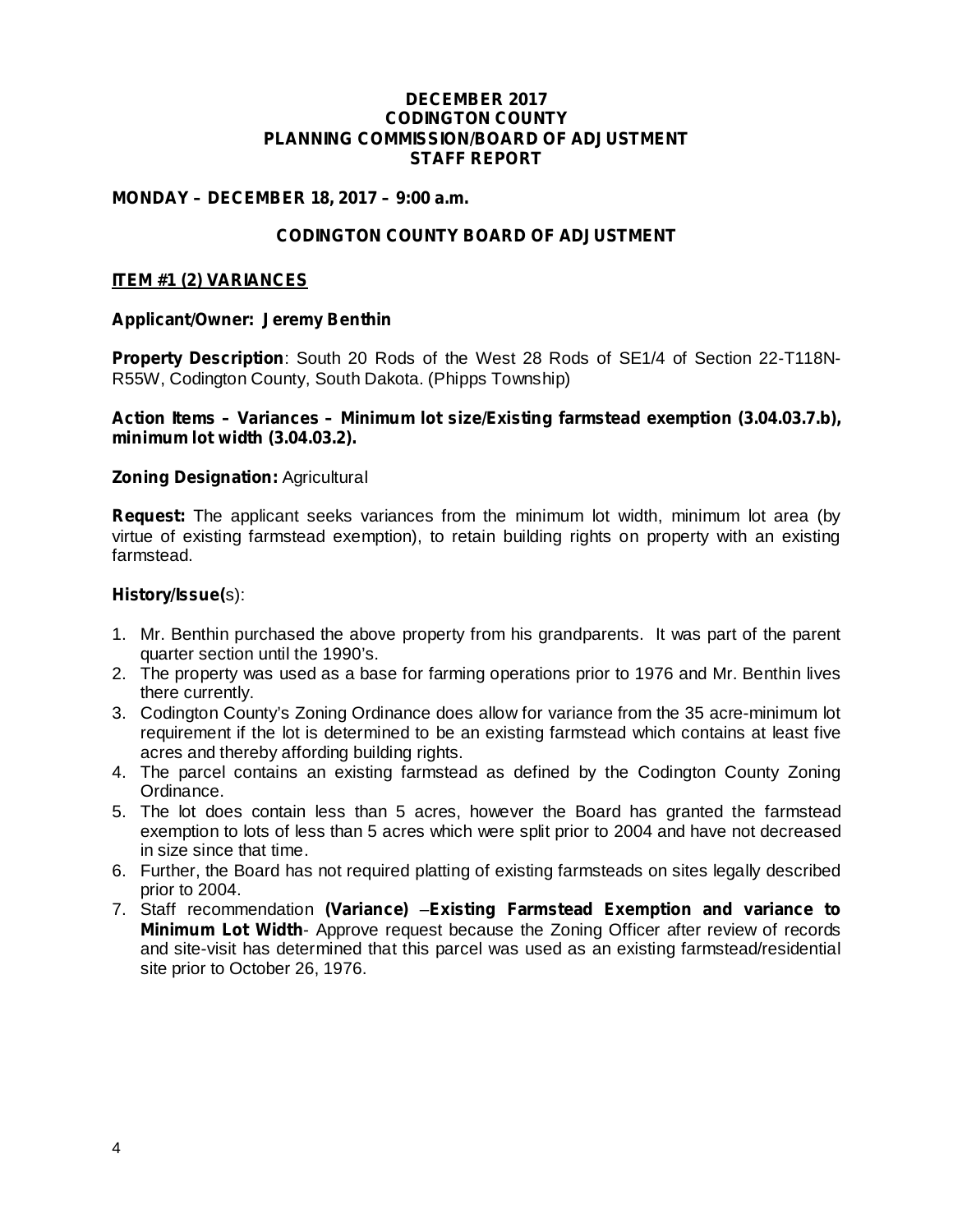# **ITEM #2 VARIANCE**

# **Owner/Applicant: Todd and Gwen Breske**

Property Description Thrun Addition in SE1/4, Section 1-T118N-R52W, Codington County, South Dakota. (Rauville Township)

# *Action Item – Variance – more than one principal structure per lot (5.20)*

# **Zoning Designation:** A – Agricultural District

Request: The Breske's seek to construct a new home while keeping their existing home on site until construction is complete.

### s): **History/Issue(**

- 1. The Breske's own the above described property and propose to remove the existing house and build a new house.
- 2. Regarding the second home, the zoning ordinance specifies that only one principal structure (in this case, a house) can be located on a single lot.
- 3. In the past, the Board has granted variance to temporarily allow more than one residence on a site provided the applicant agree to remove the existing house. Historically, one of the two houses has been required to be removed within one year of occupying the new residence.
- 4. Staff recommendation *– Variance to temporarily allow two principal structures on the* same lot-Staff recommends approval of the variance for 2 principal structures subject to the applicant signing a letter of assurance agreeing to remove the existing residential structure from the above-described parcel within one year of taking occupancy of the new home.

# **ITEM #3 3 VARIANCES and CONDITIONAL USE**

#### **Applicant/Owner: Gerald Van Well**

Property Description: NW1/4 of Section 8-T116N-R54W less road and less H-2 and less RR thereof; and part of the NE1/4 lying North of RR in Section 8-T116N-R54W, less RR and less H-2 and less E537.85' thereof, Codington County, South Dakota. (Kampeska Township)

#### **Action Item – Variance –Existing farmstead exemption (3.04.03.7.a). Variance – Maximum Age of Type B Manufactured Home (5.11.6) Variance – Front Yard Setback (3.04.03.3) Conditional Use – Residence less than one-half mile from existing CAFO (3.04.02.41)**

#### **Zoning Designation: Agricultural**

**Request:** The applicant seeks existing farmstead exemption to allow his grandson to move a manufactured home greater than 15 years old, less than 65' from the US HWY 212 Right-of-way and less than ½ mile from a neighboring CAFO.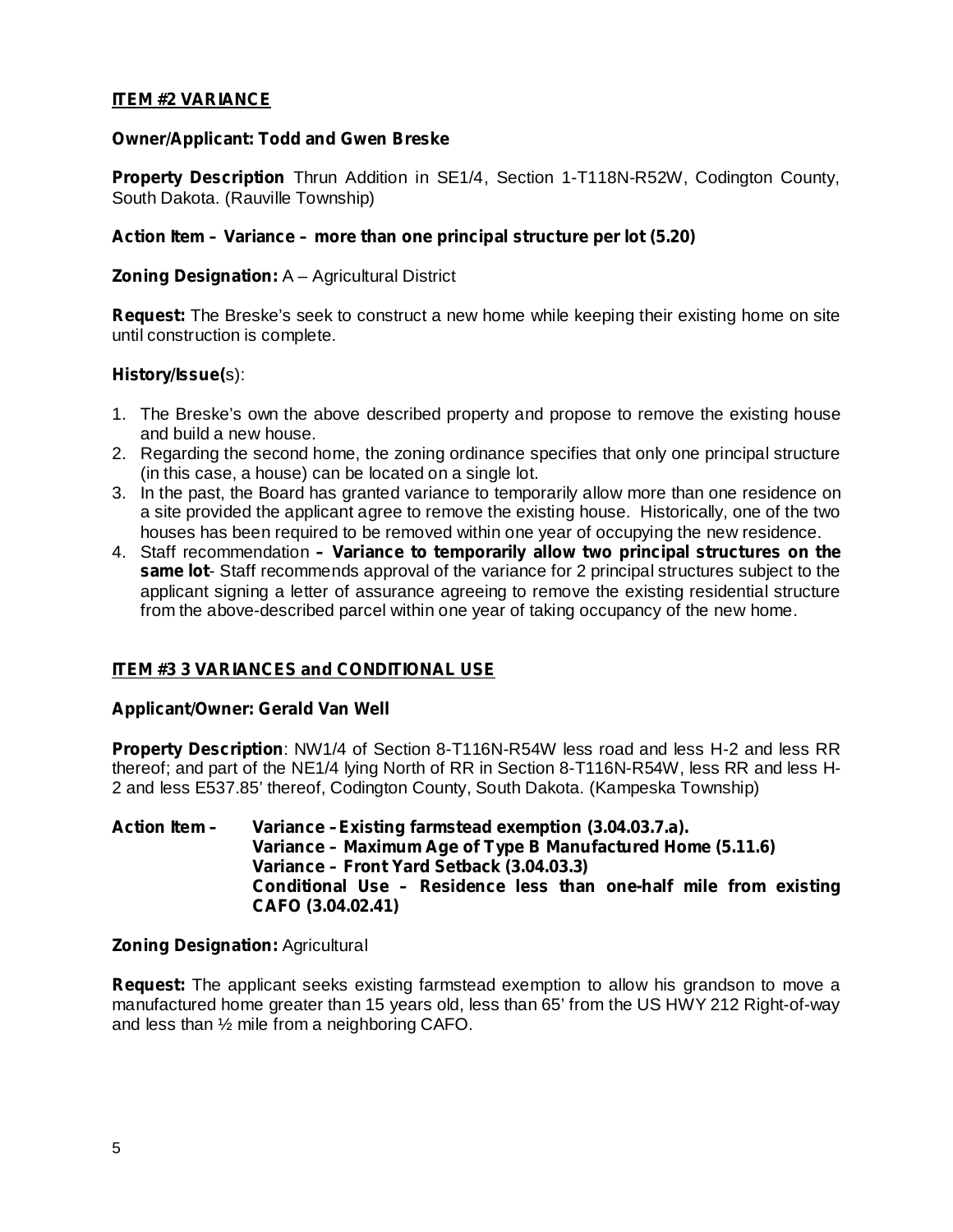# s): **History/Issue(**

# *Regarding the Existing Farmstead Exemption:*

- 1. Mr. Van Well owns and farms from the above described property.
- 2. Mr. Van Well has placed a Type B Manufactured home on the site for his grandson to live in and assist in the farming operation.
- 3. Codington County Zoning Ordinance allows not more than one dwelling per  $\frac{1}{4}$  % section; however exception may be made where a permit for an additional single-family farm dwelling is requested on an existing farmstead, provided:
	- a. The dwelling is located on the same legal description as the existing farmstead.
	- b. The maximum number of dwelling units within the existing farmstead will not exceed two (2).
	- c. The dwelling is occupied by employees or relatives of the farm owner.
	- d. The additional single-family farm dwelling shall be removed in the event the structure becomes a non-farm dwelling.
- 4. Staff Recommendation Existing Farmstead Exemption: The board may table the request, deny the request, or approve request because the Zoning Officer after review of records and site-visit has determined that this parcel was used as an existing farmstead/residential site prior to October 26, 1976 and the applicant meets the conditions of 3.04.03.7.a (existing farmstead exemption); conditional upon the applicant signing a letter of assurance with the following conditions:
	- The resident(s) of the second home are to be affiliated with the operation of the farm or relatives of the farm owner. If it is found that the residents are not affiliated with the farm or relatives of the farm owner the second home is to be removed within six months.

# *Regarding the age of the manufactured home*

- 1. Mr. Van Well has placed a 17 year old Type B Manufactured home on his property as described above.
- 2. Type B Manufactured Homes are allowed in conjunction with the above farmstead exemption in the Agricultural District, however they are required to be not more than 15 years old at the time they are moved in.
- 3. Exception to the maximum age requirement may be granted in accordance with Section 5.11.6.
- 4. Staff Recommendation: Variance to Maximum Age of Type B Manufactured Home -Staff recommends approval of the variance contingent upon the applicant gathering the appropriate signatures from neighboring landowners (100% of adjacent landowners) within 30 days of the granting of this variance.

# *Regarding the variance to front yard setback*

- 1. The property has a front yard bordering US HWY 212.
- 2. The home has been placed with skirting approximately 40' from the US HWY 212 Right-ofway.
- 3. Codington County Zoning Ordinance requires all structures to be sixty-five (65) feet from the right-of-way. On 175<sup>th</sup> Street there is a thirty-three (33) foot "right-of-way" from the center of the road thereby requiring all structures to be at least 98' from the center of the road.
- 4. The Board has granted variance in the past due to exceptional topography, support from the road supervisor, or small lot size/configuration.